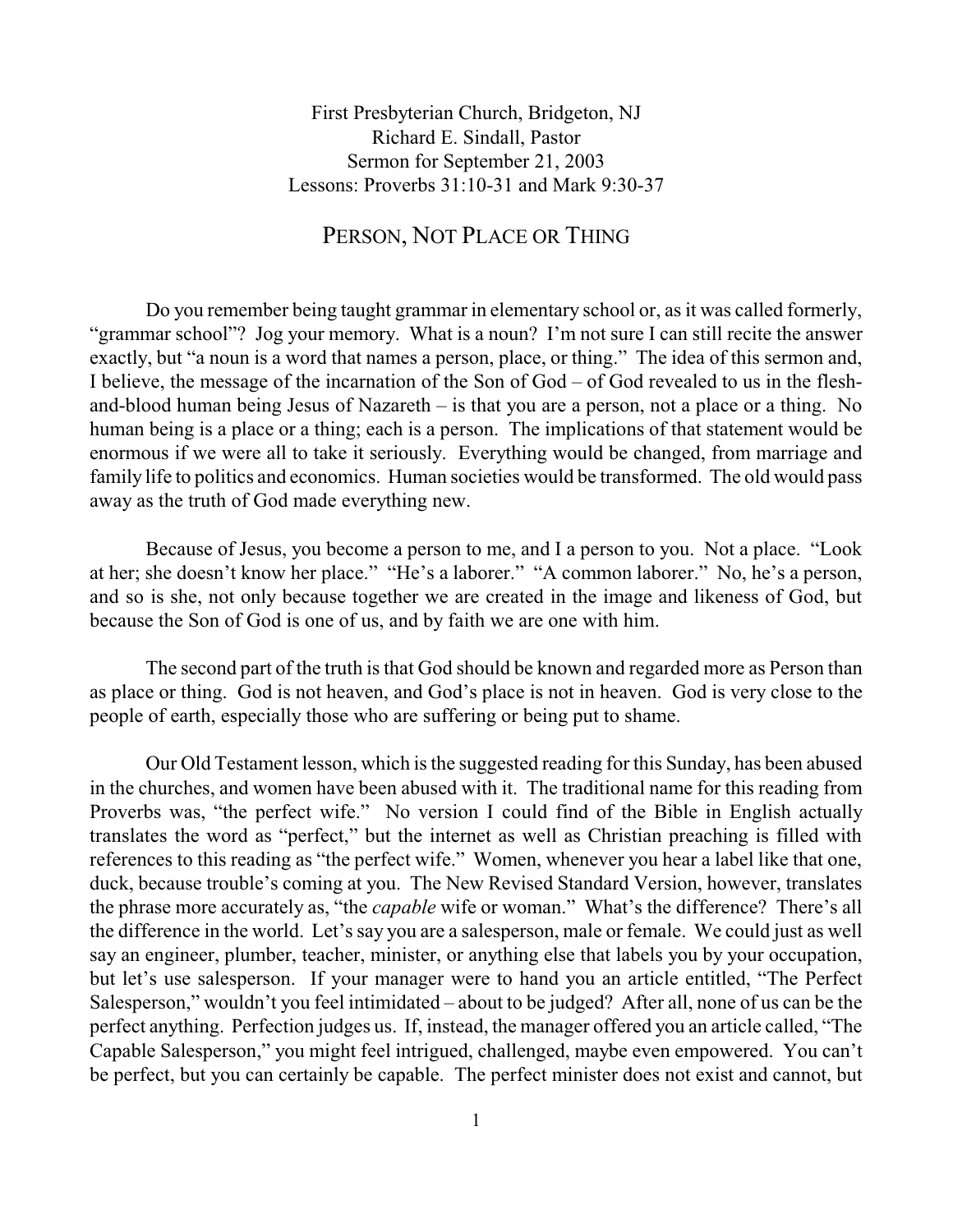capable is something we can strive to become more and more. I can work on capable, but I can't even touch perfect.

To read this "capable wife" passage from Proverbs, we must translate – not from Hebrew into English, which is already done for us, thankfully, but from its original time and context into our own. God's word speaks to as where we are, not where people used to be thousands of years ago. Would we tell a modern American Christian man he had to learn to herd sheep if he wanted to please God? Would we say he needed to settle fairly with his neighbor if his ox gored the neighbor's ox? Who in Bridgeton has an ox? This is important, not silly. Does the commandment about gleaning – leaving some of your harvest on the vine or in the field so poor people can gather a little for themselves – apply only to farmers? Of course not. We need to translate that commandment from ancient agriculture into our world of business and commerce if we are going to hear it as God's word to us in our own time. Then, why would Christians try to force  $21<sup>st</sup>$ Century A.D. women of faith into the mold of a "perfect wife" in terms of a woman's social context in anytime B.C.?

Look at this woman! She is capable: physically strong, financially astute, hard working but also good at delegating fairly. She "girds herself with strength," and she is generous, especially to people in need. She can take care of herself and others. "She opens her mouth in wisdom, and the teaching of kindness is on her tongue." Above all, she lives in wonder and awe before the LORD God. The word translated "capable" means capable, not virtuous, as older versions rendered it. It means strong and efficient.

Where's the message? Does Proverbs present this capable woman to us just so present-day women (and men, as well) can have an example to follow, a role model, an attainable goal? Or is there something more here?

Yes, the empowerment of a strong role model is here, but listen to the last verse: "Give her a share in the fruit of her hands, and let her works praise her in the city gates." How do we translate that charge? In ancient Israel, a woman did not necessarily enjoy the benefits of her own labor, nor was she necessarily given credit and recognition in the place where the prominent men gathered – at the city gate. Oh boy, can we translate this one into our world, and not only for women: let people enjoy the benefits of their own work, share the rewards of the society to which they contribute, and receive the recognition and respect they deserve. When the honchos gather in the company boardroom (our city gate), let the people who actually had the idea and who worked together to develop that idea into an efficient solution receive the credit and share in the benefit. Stop using people as things.

As we have seen again this week, this time with Wall Street, we have developed a *CEO-issome-kind-of-god* mentality that discounts so-called "ordinary people." We have become a culture of celebrity worship and top-gun adoration. Before God, there are no ordinary people and no